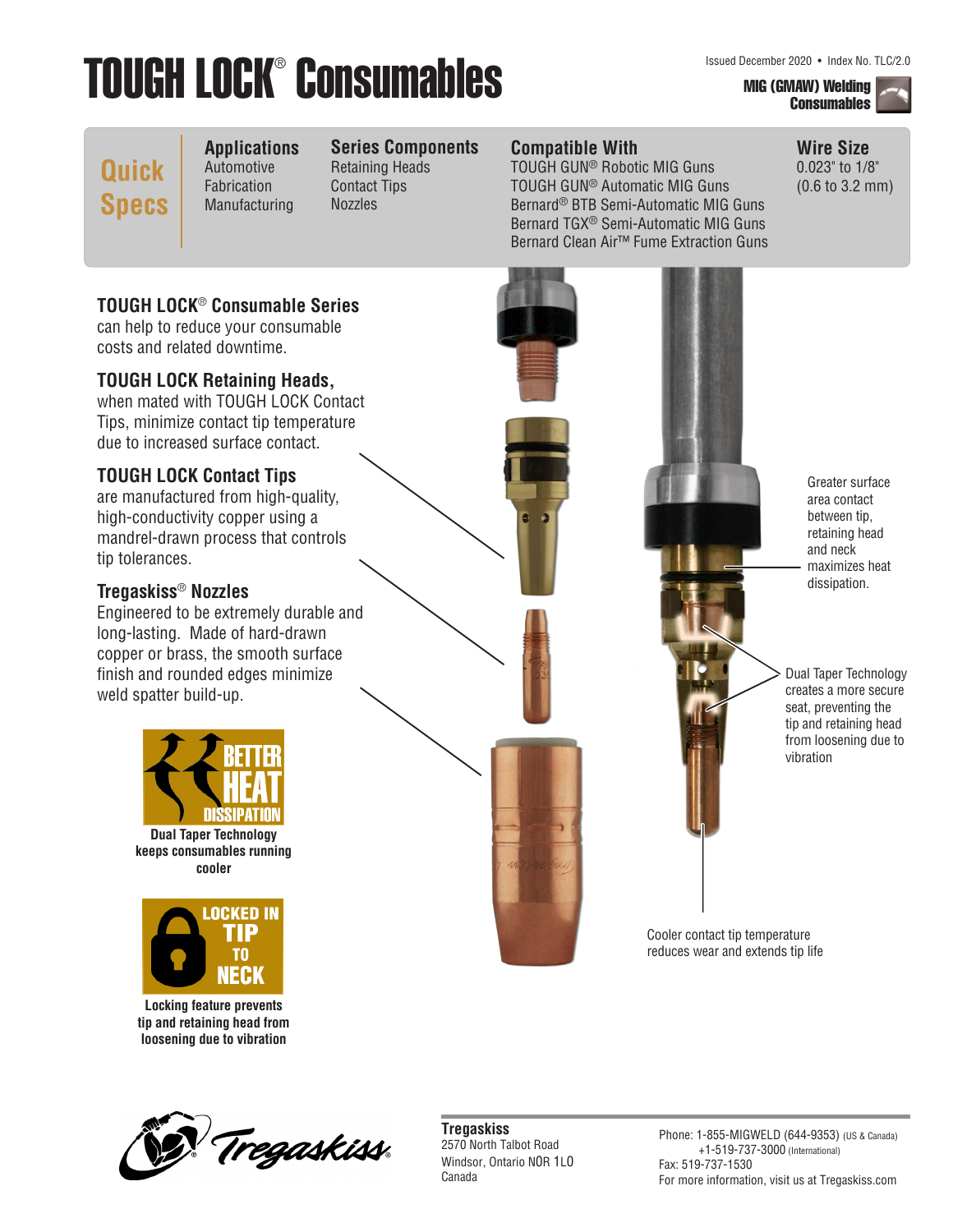# **TOUGH LOCK**®  **Consumable Series**

### **Standard Duty (SD) TOUGH LOCK Series**



*\* XX = wire size, see Contact Tip information starting on page 3*

# **Heavy Duty (HD) TOUGH LOCK Series**



*\* XX = wire size, see Contact Tip information starting on page 3 \*\*Additional nozzles are available with various stickouts, see pages 4 & 5 for options*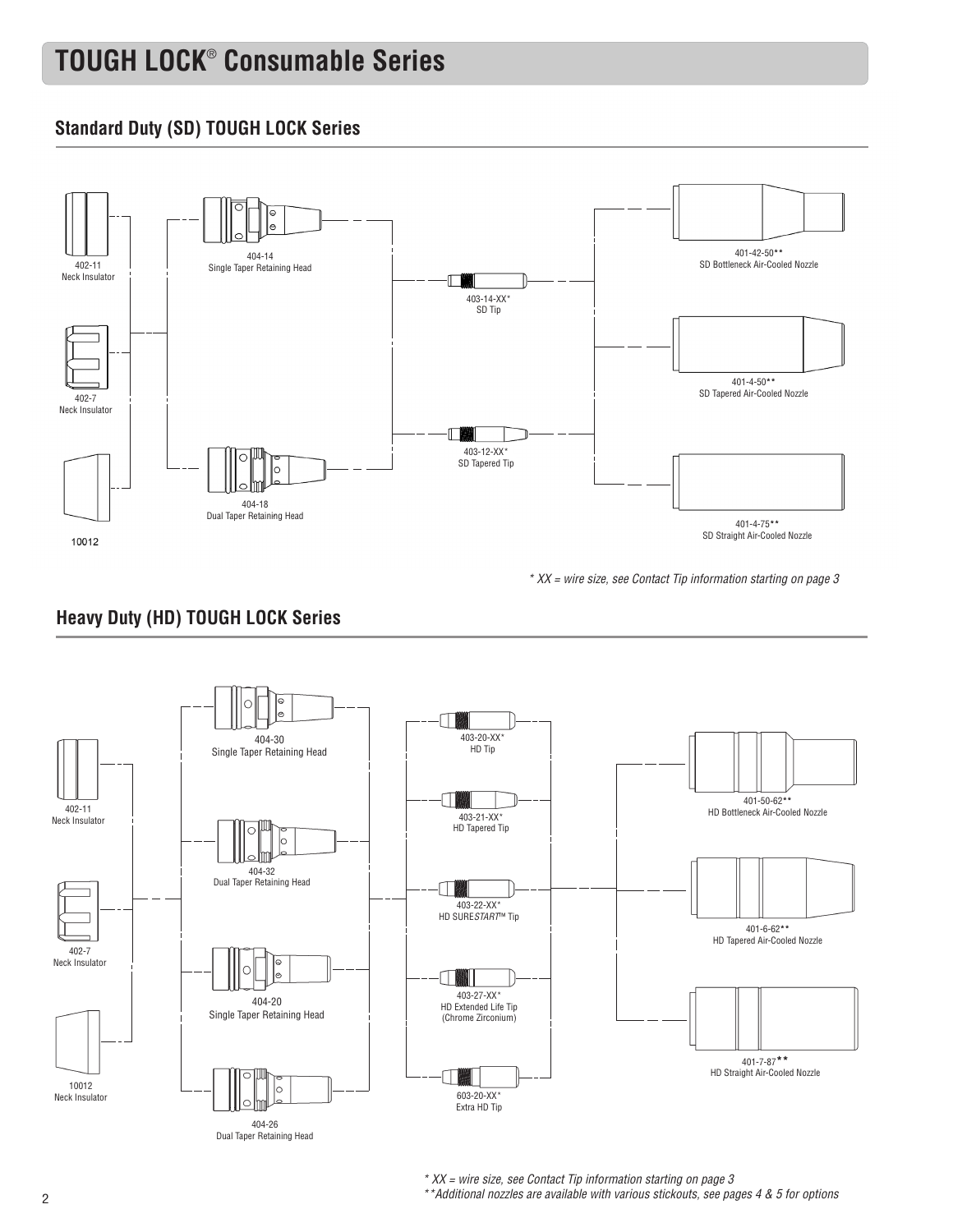# **Retaining Heads/Diffusers**

| Part<br><b>Number</b> | Description                         | Qty | Duty      | <b>Nozzle</b><br><b>Type</b> | <b>Material</b> | Platform | <b>Notes</b>                                                   |
|-----------------------|-------------------------------------|-----|-----------|------------------------------|-----------------|----------|----------------------------------------------------------------|
| 404-14-25             | <b>Retaining Head</b>               | 25  | <b>SD</b> | Slip-On                      | <b>Brass</b>    | A/C      | Single taper SD retaining head                                 |
| $404 - 18*$           | Dual Taper<br><b>Retaining Head</b> | 100 | <b>SD</b> | Slip-On                      | <b>Brass</b>    | A/C      | Dual taper SD retaining head                                   |
| $404 - 22*$           | <b>Retaining Head</b>               | 100 | HD.       | Slip-On                      | <b>Brass</b>    | A/C      | Single taper, set screw for liner retention                    |
| 404-23-25             | <b>Retaining Head</b>               | 25  | <b>HD</b> | Slip-On                      | <b>Brass</b>    | A/C      | Single taper, no gas holes. Gasless Flux-Core                  |
| $404 - 30*$           | <b>Retaining Head</b>               | 100 | HD.       | Slip-On                      | <b>Brass</b>    | A/C      | Single taper robotic retaining head                            |
| $404 - 32*$           | Dual Taper<br><b>Retaining Head</b> | 100 | <b>HD</b> | Slip-On                      | <b>Brass</b>    | A/C      | Standard robotic dual taper retaining head                     |
| 404-36-25             | <b>Retaining Head</b>               | 25  | HD.       | Slip-On                      | Copper          | A/C      | Single taper robotic retaining head                            |
| 404-52-25             | Dual Taper<br><b>Retaining Head</b> | 25  | HD        | Thread-On                    | <b>Brass</b>    | A/C      | Standard thread on robotic retaining head                      |
| 404-71                | <b>Diffuser</b>                     | 25  | HD        | Thread-On                    | Copper          | W/C      | Diffuser for 600 amp TOUGH GUN Robotic Water-Cooled<br>MIG Gun |

### Retaining Heads/Diffusers - For Robotic Applications

# Retaining Heads/Diffusers - For Semi-Automatic Applications

| Part<br><b>Number</b> | Description                         | Qty | Duty      | Nozzle<br>Type | <b>Material</b> | Platform | <b>Notes</b>                                                                          |
|-----------------------|-------------------------------------|-----|-----------|----------------|-----------------|----------|---------------------------------------------------------------------------------------|
| 154-14                | <b>Retaining Head</b>               | 25  | <b>SD</b> | Slip-On        | <b>Brass</b>    | A/C      | Single Taper SD retaining head used on 18 amp TGX Guns                                |
| 404-14-25             | <b>Retaining Head</b>               | 25  | <b>SD</b> | Slip-On        | <b>Brass</b>    | A/C      | Single taper SD retaining head                                                        |
| 404-20*               | <b>Retaining Head</b>               | 100 | HD        | Slip-On        | <b>Brass</b>    | A/C      | Single taper HD retaining head                                                        |
| $404 - 26*$           | Dual Taper<br><b>Retaining Head</b> | 100 | <b>HD</b> | Slip-On        | <b>Brass</b>    | A/C      | Standard dual taper retaining head                                                    |
| 404-38-25             | <b>Diffuser</b>                     | 25  | HD        | Thread-On      | Copper          | W/C      | Used on 62 & 64 series guns with 601 series nozzles &<br>601-5-75-3 ceramic insulator |
| $404 - 44*$           | <b>Retaining Head</b>               | 100 | <b>HD</b> | Slip-On        | <b>Brass</b>    | A/C      | Bernard legacy neck conversion retaining head                                         |
| 404-53-25             | Dual Taper<br><b>Retaining Head</b> | 25  | HD        | Thread-On      | <b>Brass</b>    | A/C      | Standard thread on semi-automatic retaining head                                      |

**\****Other quantities available, contact Customer Service for more information. Note: Air-Cooled (A/C) and Water-Cooled (W/C)*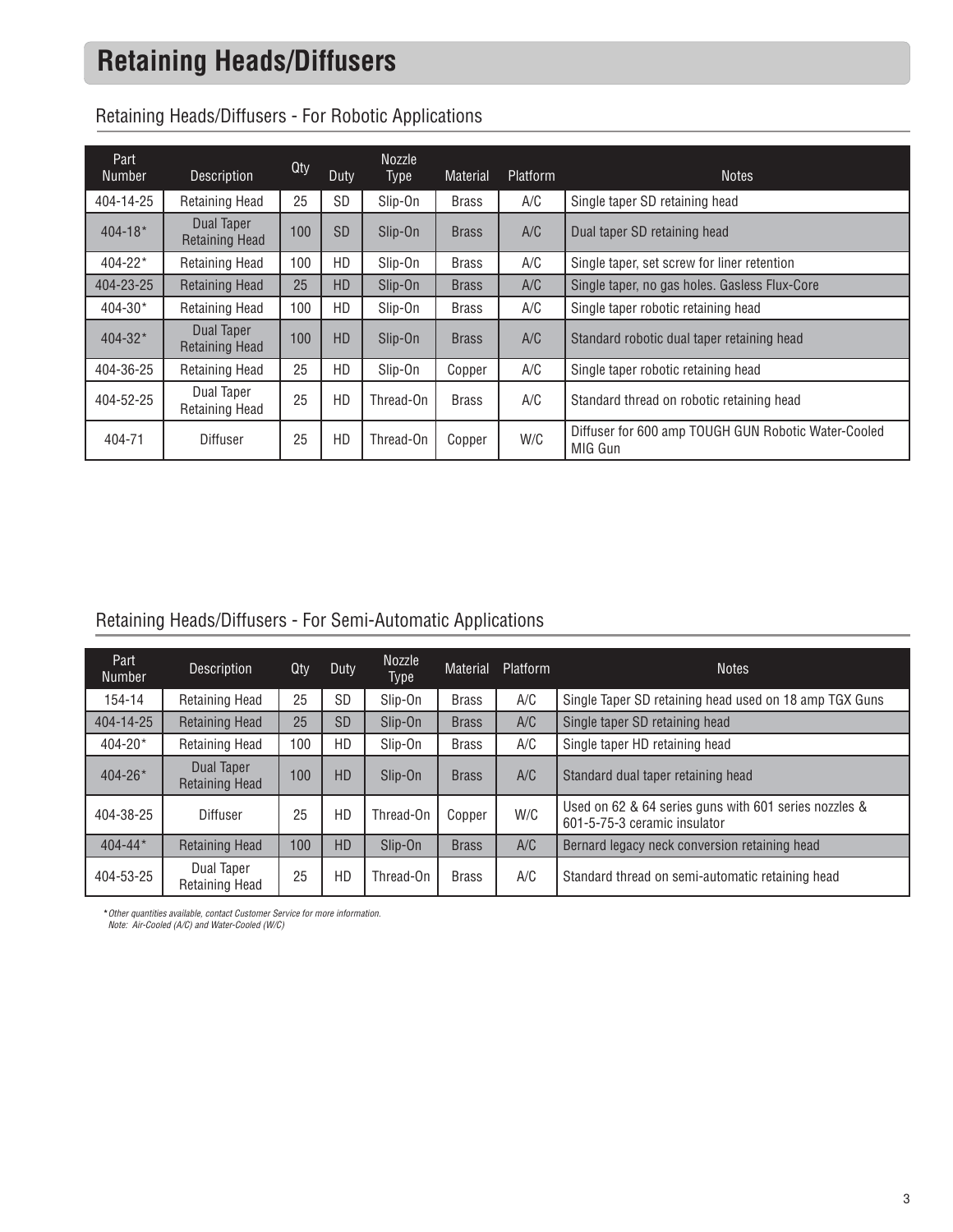# **TOUGH LOCK**®  **Contact Tips**

| <b>Standard Duty (SD) Tips</b> |                                            |            |             | Heavy Duty (HD) Tips (0.310" O.D.) | <b>Qty</b> |                                  | Extra Heavy Duty Tips (0.375" O.D.) | <b>Qty</b> |
|--------------------------------|--------------------------------------------|------------|-------------|------------------------------------|------------|----------------------------------|-------------------------------------|------------|
| 0.250" Outside Diameter (O.D.) |                                            | <b>Qty</b> | 403-20-30*  | for 0.030" (0.8 mm)                | 100        | 603-20-1.0-25                    | for 0.040" (1.0 mm)                 | 25         |
| 403-14-23-25                   | for 0.023" (0.6 mm)                        | 25         | 403-20-35*  | for 0.035" (0.9 mm)                | 100        | 603-20-45-25                     | for 0.045" (1.2 mm)                 | 25         |
| 403-14-30*                     | for 0.030" (0.8 mm)                        | 100        | 403-20-1.0* | for 0.040" (1.0 mm)                | 100        | 603-20-364-25                    | for 3/64" (1.2 mm)                  | 25         |
| 403-14-35*                     | for 0.035" (0.9 mm)                        | 100        | 403-20-45*  | for 0.045" (1.2 mm)                | 100        | 603-20-52-25                     | for 0.052" (1.3 mm)                 | 25         |
| $403 - 14 - 1.0*$              | for 0.040" (1.0 mm)                        | 100        | 403-20-364* | for $3/64$ " $(1.2 \text{ mm})$    | 100        | 603-20-1.4-25                    | for 0.055" (1.4 mm)                 | 25         |
|                                |                                            |            | 403-20-52*  | for 0.052" (1.3 mm)                | 100        | 603-20-116-25                    | for 1/16" (1.6 mm)                  | 25         |
|                                | <b>SD Tapered Tips</b> (0.250" O.D.)       |            | 403-20-1.4* | for 0.055" (1.4 mm)                | 100        | 603-20-564-25                    | for 5/64" (2.0 mm)                  | 25         |
| 403-12-30-25                   | for 0.030" (0.8 mm)                        | 25         | 403-20-116* | for $1/16$ " $(1.6$ mm)            | 100        | 603-20-332-25                    | for 3/32" (2.4 mm)                  | 25         |
| 403-12-35-25                   | for 0.035" (0.9 mm)                        | 25         | 403-20-1.8* | for 0.070" (1.8 mm)                | 100        | 603-20-764-25                    | for 7/64" (2.8 mm)                  | 25         |
| 403-12-45-25                   | for 0.045" (1.2 mm)                        | 25         | 403-20-78*  | for 0.078" (2.0 mm)                | 100        | 603-20-18-25                     | for $1/8$ " (3.2 mm)                | 25         |
| 403-12-52-25                   | for 0.052" (1.4 mm)                        | 25         | 403-20-564* | for 5/64" (2.0 mm)                 | 100        |                                  |                                     |            |
|                                |                                            |            | 403-20-332* | for 3/32" (2.4 mm)                 | 100        | <i>(for robotic programming)</i> | TOUGH LOCK Teach Tips (0.310" O.D.) |            |
| (Chrome Zirconium)             | Extended Life Tips (0.310" O.D.)           |            |             | HD Tapered Tips (0.310" O.D.)      |            | 403-20-01                        | Adjustable Teach Tip                | 1          |
| 403-27-30*                     | for 0.030" (0.8 mm)                        | 100        | 403-21-30*  |                                    | 100        | 403-20-05                        | Teach Tip, 1/2"                     |            |
| 403-27-35*                     |                                            | 100        |             | for 0.030" (0.8 mm)                |            | 403-20-062                       | Teach Tip, 5/8"                     |            |
| 403-27-1.0*                    | for 0.035" (0.9 mm)<br>for 0.040" (1.0 mm) |            | 403-21-35*  | for 0.035" (0.9 mm)                | 100        | 403-20-075                       | Teach Tip, 3/4"                     |            |
|                                |                                            | 100        | 403-21-1.0* | for 0.040" (1.0 mm)                | 100        | 403-20-10mm                      | Teach Tip, 10 mm                    | 1          |
| 403-27-45*                     | for 0.045" (1.2 mm)                        | 100        | 403-21-45*  | for 0.045" (1.2 mm)                | 100        | 403-20-15mm                      | Teach Tip, 15 mm                    | 1          |
| 403-27-364*                    | for 3/64" (1.2 mm)                         | 100        | 403-21-52*  | for 0.052" (1.3 mm)                | 100        |                                  |                                     |            |
| 403-27-52*                     | for 0.052" (1.3mm)                         | 100        | 403-21-116* | for $1/16$ " $(1.6$ mm)            | 100        | <b>TOUGH LOCK Tip Tool</b>       |                                     |            |
|                                |                                            |            |             |                                    |            | 450-18                           | Tip Tool                            | 1          |

NOTE: Torque to 30 in.-lbs. (3.5 Nm)

**\****Other quantities available, contact Customer Service for more information.*

# **Nozzles**

#### **Tregaskiss Nozzles feature:**

- High-temperature resistant fiberglass insulators electrically insulate the nozzle from the diffuser
- Heavy duty crimp holds all three layers together
- Available in slip-on and thread-on styles





**Bottleneck Straight Taper**



### **Light Duty Air-Cooled Nozzles (Slip-On)**

|                | For use with TOUGH LOCK® Diffuser 154-14 |                      |       |                 |        |        |            |  |  |  |  |  |
|----------------|------------------------------------------|----------------------|-------|-----------------|--------|--------|------------|--|--|--|--|--|
| l Part Number  | <b>Bore</b>                              | <b>Tip Placement</b> | Tvpe  | <b>Material</b> | .O.D.  | Length | <b>Qtv</b> |  |  |  |  |  |
| $151 - 1 - 38$ | 3/8"                                     | 1/8" Recess          | Taper | <b>Brass</b>    | 0.813" | 2.13"  | 10         |  |  |  |  |  |
| $151 - 1 - 50$ | $1/2$ "                                  | 1/8" Recess          | Taper | <b>Brass</b>    | 0.813" | 2.13"  | $10 \,$    |  |  |  |  |  |
| 151-50         | 1/2"                                     | Flush                | Taper | <b>Brass</b>    | 0.813" | 2.00"  | 10         |  |  |  |  |  |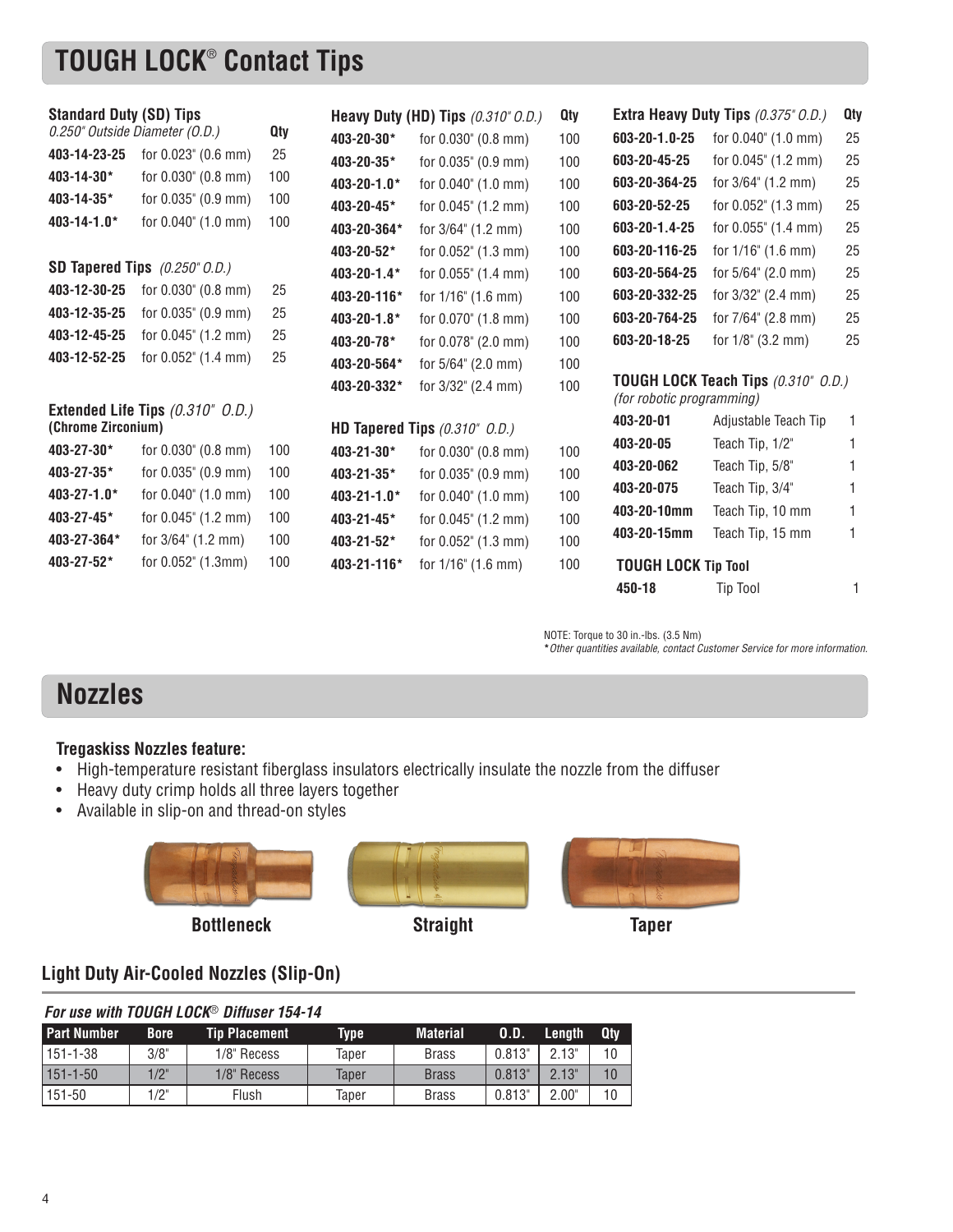# **Nozzles (Continued)**

# **Standard Duty (SD) Air-Cooled Nozzles (Slip-On)**

| <b>Part Number</b> | <b>Bore</b> | <b>Tip Placement</b> | <b>Type</b>  | <b>Material</b> | 0.D.      | Length   | Qtv | <b>Reamer Cutter Blade</b> |
|--------------------|-------------|----------------------|--------------|-----------------|-----------|----------|-----|----------------------------|
| 401-40-38          | 3/8"        | 1/16" Recess         | Taper        | <b>Brass</b>    | $0.978$ " | 2.81"    | 10  | $---$                      |
| $401 - 42 - 50**$  | $1/2$ "     | 1/8" Recess          | Bottleneck*  | <b>Brass</b>    | 0.938"    | 2.88"    | 10  | <b>RCT-04</b>              |
| 401-4-38           | 3/8"        | Flush                | Taper        | Copper          | 0.938"    | 2.74"    | 10  | $---$                      |
| 401-44-50          | $1/2$ "     | 1/4" Stick-out       | Bottleneck*  | <b>Brass</b>    | 0.938"    | 2.50"    | 10  | <b>RCT-04</b>              |
| 401-44-62          | 5/8"        | 1/4" Stick-out       | Taper        | Copper          | 0.938"    | 2.51"    | 10  | <b>RCT-01</b>              |
| $401 - 4 - 50**$   | $1/2$ "     | 1/8" Recess          | Taper        | Copper          | 0.938"    | 2.88"    | 10  | <b>RCT-04</b>              |
| $401 - 4 - 62**$   | 5/8"        | 1/8" Recess          | Taper        | Copper          | 0.938"    | $2.88$ " | 10  | <b>RCT-01</b>              |
| $401 - 4 - 75$     | 3/4"        | 1/8" Recess          | Straight     | Copper          | 0.938"    | 2.88"    | 10  | <b>RC-12</b>               |
| 401-48-50          | 1/2"        | 1/8" Stick-out       | Bottleneck*  | <b>Brass</b>    | 0.938"    | 2.63"    | 10  | RCT-04                     |
| $401 - 8 - 62$     | 5/8"        | 1/8" Stick-out       | <b>Taper</b> | Copper          | 0.938"    | 2.63"    | 10  | <b>RCT-01</b>              |

#### *For use with TOUGH LOCK*® *Diffuser 404-32 (Robotic) or 404-26 (Semi-Automatic)*

*\*Straight bore; ideal for reaming*

*\*\*Available in quantities of 2 by adding -02 to the end of the Part Number ie. 401-42-50-02*

### **Standard Duty Air-Cooled Nozzles (Thread-On)**

#### *For use with TOUGH LOCK*® *Diffuser 404-52 (Robotic) or 404-53 (Semi-Automatic)*

| <b>Part Number</b> | <b>Bore</b> | <b>Tip Placement</b> | <b>Type</b> | <b>Material</b> | <b>O.D.</b> | Length   | Qtv | <b>Reamer Cutter Blade</b> |
|--------------------|-------------|----------------------|-------------|-----------------|-------------|----------|-----|----------------------------|
| 401-18-62          | 5/8"        | 1/8" Stick-out       | Taper       | Copper          | 0.938"      | 2.63"    | 10  | <b>RCT-01</b>              |
| 401-42-38          | 3/8"        | 1/8" Recess          | Taper       | Copper          | 0.938"      | 2.88"    | 10  | $---$                      |
| 401-43-50          | 1/2"        | 1/4" Recess          | Taper       | Copper          | 0.938"      | 3.00"    | 10  | RCT-04                     |
| 401-43-62          | 5/8"        | 1/8" Recess          | Taper       | Copper          | 0.938"      | 2.88"    | 10  | <b>RCT-01</b>              |
| 401-47-51          | 1/2"        | 1/8" Recess          | Taper       | Copper          | 0.938"      | $2.88$ " | 10  | RCT-04                     |
| 401-48-50CT        | $1/2$ "     | 1/8" Stick-out       | Taper       | Copper          | 0.938"      | 2.63"    | 10  | <b>RCT-04</b>              |

### **Heavy Duty (HD) Air-Cooled Nozzles (Slip-On)**

#### *For use with TOUGH LOCK*® *Diffuser 404-32 (Robotic) or 404-26 (Semi-Automatic)*

| <b>Part Number</b> | <b>Bore</b> | <b>Tip Placement</b> | <b>Type</b>  | <b>Material</b> | 0.D.   | Length | <b>Qty</b> | <b>Reamer Cutter Blade</b> |
|--------------------|-------------|----------------------|--------------|-----------------|--------|--------|------------|----------------------------|
| 401-48-62          | 5/8"        | <b>Flush</b>         | Bottleneck*  | Copper          | 1.062" | 2.76"  | 10         | RCT-01                     |
| 401-49-62          | 5/8"        | 1/8" Stick-out       | Bottleneck*  | Copper          | 1.062" | 2.63"  | 10         | <b>RCT-01</b>              |
| 401-50-62          | 5/8"        | 5 mm Recess          | Bottleneck*  | Copper          | 1.062" | 2.95"  | 10         | RCT-01                     |
| 401-51-62          | 5/8"        | <b>Flush</b>         | Bottleneck*  | <b>Brass</b>    | 1.062" | 2.76"  | 10         | <b>RCT-01</b>              |
| 401-5-62**         | 5/8"        | 1/4" Recess          | Taper        | Copper          | 1.062" | 3.00"  | 10         | RCT-01                     |
| $401 - 5 - 75$     | 3/4"        | 1/4" Recess          | Taper        | Copper          | 1.062" | 3.00"  | 10         | <b>RC-12</b>               |
| 401-6-50           | 1/2"        | 1/8" Recess          | Taper        | Copper          | 1.062" | 2.88"  | 10         | <b>RCT-04</b>              |
| 401-6-62**         | 5/8"        | 1/8" Recess          | <b>Taper</b> | Copper          | 1.062" | 2.88"  | 10         | <b>RCT-01</b>              |
| 401-6-75           | 3/4"        | 1/8" Recess          | Taper        | Copper          | 1.062" | 2.88"  | 10         | <b>RC-12</b>               |
| 401-71-62          | 5/8"        | 1/8" Recess          | Taper*       | <b>Brass</b>    | 1.106" | 2.88"  | 10         | <b>RCT-01</b>              |
| 401-72-62          | 5/8"        | 1/8" Recess          | Taper        | <b>Brass</b>    | 1.062" | 2.88"  | 10         | RCT-01                     |
| 401-7-62           | 5/8"        | 1/4" Recess          | Taper        | <b>Brass</b>    | 1.106" | 3.00"  | 10         | <b>RCT-01</b>              |
| 401-7-75           | 3/4"        | 1/8" Recess          | Taper        | <b>Brass</b>    | 1.106" | 2.88"  | 10         | RC-12                      |
| 401-7-87           | 7/8"        | 1/4" Recess          | Straight     | <b>Brass</b>    | 1.106" | 3.00"  | 10         | RC-12***                   |
| 401-81-62          | 5/8"        | 1/8" Stick-out       | Taper        | Copper          | 1.062" | 2.63"  | 10         | <b>RCT-01</b>              |
| 401-87-56          | 9/16"       | 1/8" Recess          | <b>Taper</b> | <b>Brass</b>    | 1.062" | 2.88"  | 10         | RCT-04***                  |
| 401-87-62          | 5/8"        | 1/8" Stick-out       | Taper        | <b>Brass</b>    | 1.062" | 2.63"  | 10         | <b>RCT-01</b>              |
| 401-88-62          | 5/8"        | Flush                | Taper        | <b>Brass</b>    | 1.062" | 2.76"  | 10         | <b>RCT-01</b>              |
| 401-91-62          | 5/8"        | 1/8" Stick-out       | Taper*       | <b>Brass</b>    | 1.106" | 2.63"  | 10         | RCT-01                     |
| 401-92-62          | 5/8"        | 1/4" Stick-out       | <b>Taper</b> | <b>Brass</b>    | 1.106" | 2.50"  | 10         | <b>RCT-01</b>              |

*\*Straight bore; ideal for reaming*

*\*\*Available in quantities of 2 by adding -02 to the end of the Part Number ie. 401-50-62-02*

\*\*\**May not clean spatter ring inside nozzle bore*